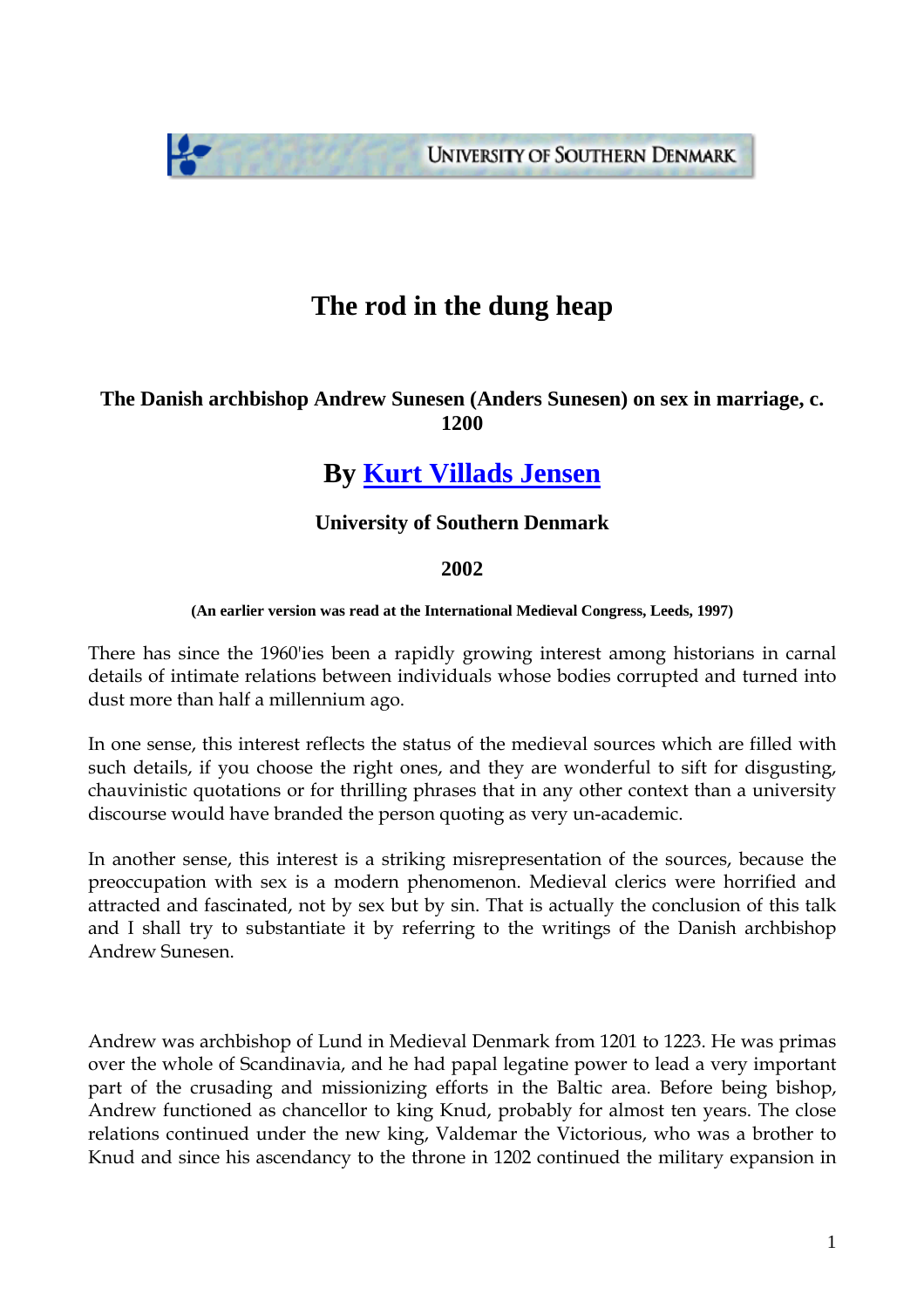Northern Germany and the Baltics. Denmark became a strong military power in the region, but the royal house was newly established and disputed by other family lines. The father of Knud and Valdemar, Valdemar the Great, had become king after long civil wars that are described in great details by the historian Saxo around 1200. Since then, Saxo has often been used to reconstruct Danish political history in the twelfth century; but it has been demonstrated by Thyra Nors at Copenhagen university that Saxo's presentation of events and persons is dictated by one sole purpose: To show that only the Valdemarians and their direct forefathers were born in legitimate marriage, while all other claimants to the throne were illegitimate according to the rules of canon law in the late twelfth century. Saxo used marriage law as an important political instrument, and he was very well informed about the international discussions of marriage law in his time.

There is a close connection between Saxo and Andrew Sunesen. The hero in Saxo's narrative is Andrew's predecessor, archbishop Absalon, and Saxo's work was dedicated to Andrew Sunesen. It is therefore interesting to look closer at Andrew's attitude to marriage and see, whether it has a similar political function and how it relates to contemporary, international discussions (and especially concerning the latter issue, I am much indebted to Thyra Nors for her suggestions).

Andrew Sunesen wrote a Hexaemeron in more than 8000 beautiful and classical hexameters. He might have composed it as help for his students while he was teaching in Paris, and then it should be dated no later than the 1180'ies. But it might as well be a work of instruction for the clergy in the cathedral diocese of Lund and then it might have been finished as late as in the 1220'ies. The work describes the creation and fall in 9 books and the redemption and recreation of mankind through Christ in the last three books.

Throughout the Hexaemeron, sex is presented as a basically illogical thing, or a very irrational thing to do. It is opposed to spirit, to animus, and especially to ratio, the faculty of reasoning and understanding - in this context: understanding the commandments of God (e.g. verse 2143 ff., 2210 ff.).

Book 9 begins by telling that the newly created flesh in Adam became corrupted when it fought against the spirit in him - when the creature revolted against the Creator in the fall in Paradise (5084 ff.).

Corruption is an important word here because it refers to two different things. Book 8 had ended with a long exposition explaining that the wages of sin is death (Rom. 6,23), and that man shall die because of the fall (4559-64; 5062-64). By corruption of the flesh is clearly meant the physical death of the body, when it is used in book 8.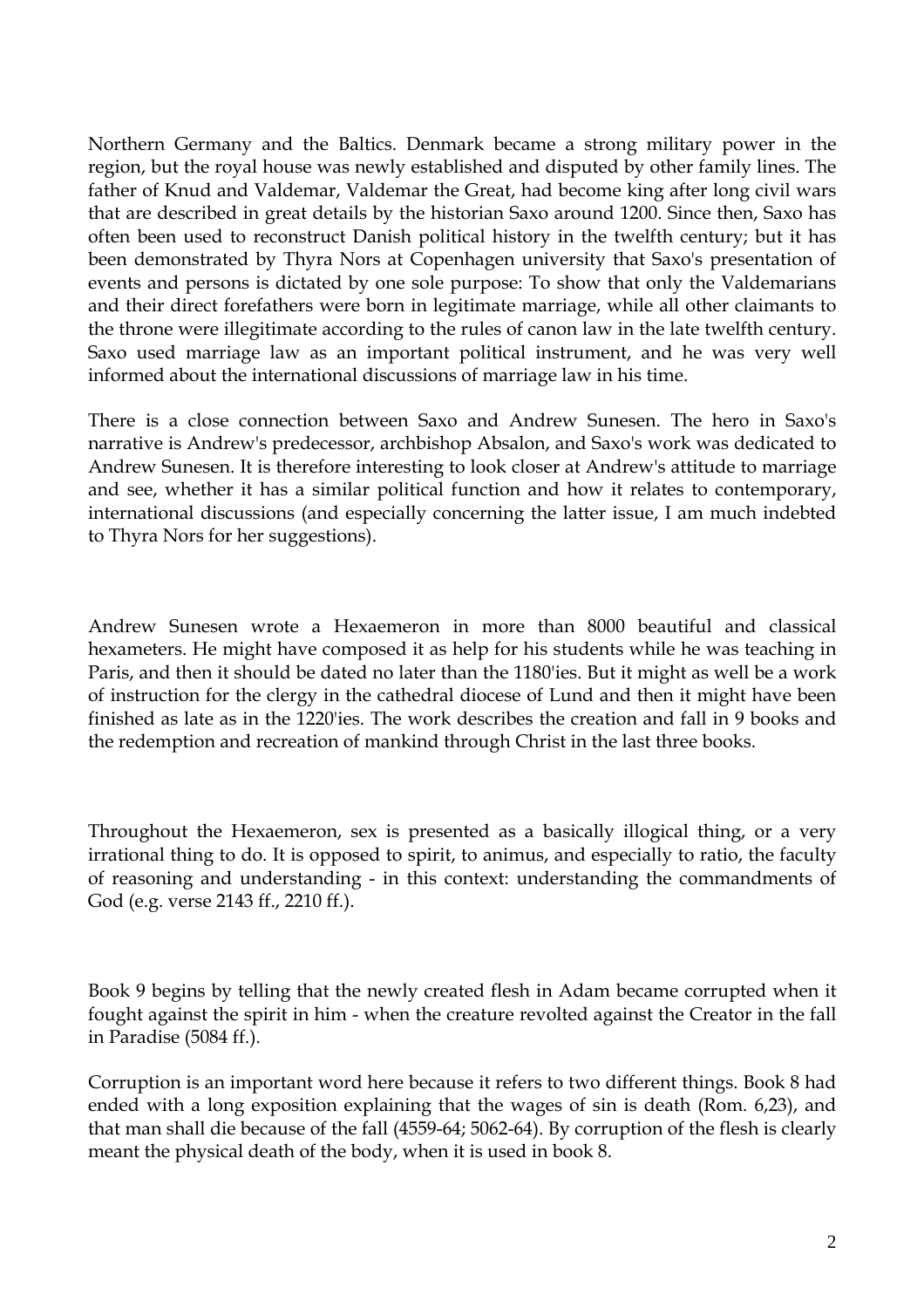Book 9 then introduces another meaning of the same word. This corruption is the direct cause of the urge in the flesh to multiply itself by mating (5090; cf. 1802; 5280). By position and by semantic parallelism, sex and death is closely linked together by Andrew Sunesen here, so the corruption is also the preoccupation with sex. Intercourse is an attempt to escape death by multiplying, but instead it leads to death because of the burning pleasure connected with the physical act. The pleasure prevents us from being rational and is therefore an impediment to salvation (5109). By this formulation Andrew simply seems to mean, that we because of the pleasure love ourselves and forget to love God (cf. 5103-4). Even worse, this pleasure necessarily transfers the corruption and death upon the children. Andrew refers to the penitential psalm 50/51 verse 5/7: "Behold I was shapen in iniquity, and in sin did my mother conceive me" (cf. 5269). The optimal solution to this would then be to beget children without enjoying it, but Andrew admits that a minimum of pleasure is simply and physically necessary (5200 ff.). It is futile to think you can avoid it, he explains, just as you cannot put a rod into a dried heap of dung without it becoming dirty and smelling (5137-44).

This immediately raises two theological questions concerning God. The first is that God put on this corrupted flesh and became man in Jesus Christ; is He then also governed by pleasure and death? The answer is clearly no, and Andrew emphasizes in a formulation that is close to being heretical because it seems to limit the omnipotence of God, that Jesus was not "capable" of feeling sexual instincts (5129). Andrew adds in passing that neither was Lazarus after having been called back from death (5130-32). This addition is extremely puzzling and must have created great discussions in the classrooms among the students of Hexaemeron. The problem is, to formulate it shortly: What is the pleasure of being brought back to life, if it is to a life without sex? The more scholastic formulation would probably have been, that if Lazarus did not feel sexual instincts, he was either not really brought back to life but only looked like - which could led to the dangerous analogy that also Jesus was not really human but only pretended to be. Or Lazarus was totally sanctified already in this life by listening to the voice of Jesus and would then have escaped primordial sin before his own death, which would also be a very suspicious notion and against Andrew's ideas. The short notice on Lazarus was not explained or elaborated upon by Andrew; it seems to undermine the whole line of consistent arguments of Andrew, and it remains a paradox in the work.

The reason why Jesus is without sin is much easier to explain. It is because that He was born by a Virgin and not the result of a relation between man and woman (5212 f.; cf. 6076- 78). Andrew illustrates this by using a biological analogy. Like all good biologists until at least the seventeenth century, Andrew believed in spontaneous genesis, that small irritating and creeping animals were not the result of mating of parent individuals but were simply a metamorphosis of totally different matter (759 ff.). Acid water and over mellowing fruits are turned into small flies in August, and dust and rotten leaves produce worms. Andrew could therefore write, "Christus was born lik'a worm, that is without the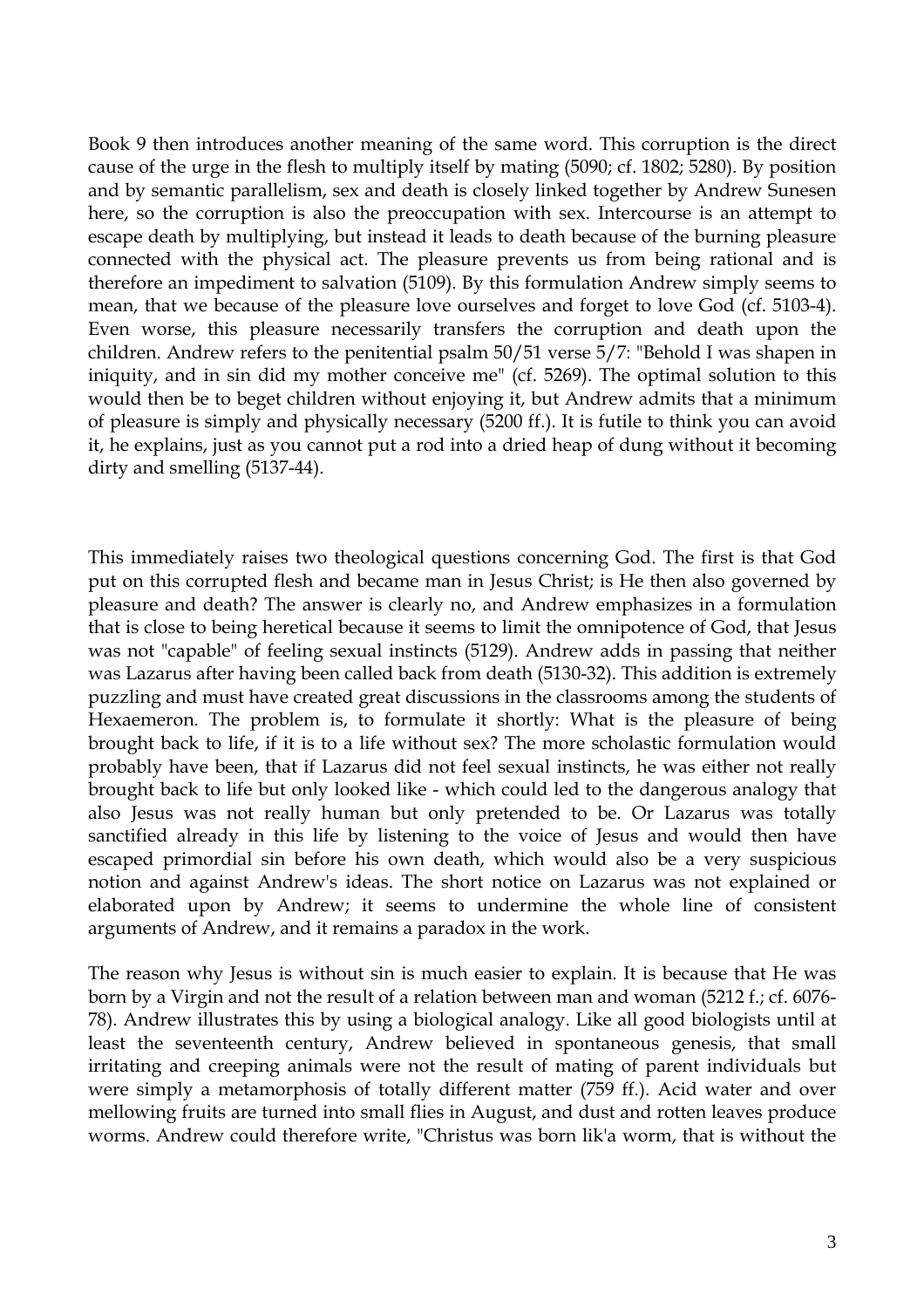seed of a mating" (6683). He elsewhere referred to the picture of Christ as a worm on the hook, that God uses to catch the devil (6141-44).

The second theological problem that the rod causes is that God has created man. Has he then also created the sin in man? (The discussion is raised in book 7, 3941 ff., but lies implicitly behind the exegesis in the beginning of book 9.) The answer is no, and Andrews argumentation for this "no" is extremely important for trying to understand all the rest he is writing about marriage. He first writes that sin is not created because sin is not something existing, it is the lack of something (3955; cf. 4857), the lack of obedience, lack of faith, lack of ratio. The implication must be that pleasure in a sexual act is a sin because it is a lack of love of God. The Holy Spirit cannot touch the heart of man during that act. (This formulation, which was not used by Andrew Sunesen, was falsely attributed to Jerome in the middle Ages.)

Andrew then proceeds with a sharp distinction between soul and body, where we are told again that sin originates in the body and is a result of the body's fight against the soul (5145 ff.). But he then, in good dialectical manner, dissolves the distinction by explaining, that the soul is not forced into the body, and it is not especially eager to get into a body for then it would be eager to sin - but body and soul are complementary. The one cannot exist without the other, and it does not make sense to imagine separating them.

There are a lot of different implications of this anthropology of Andrews. It is fundamental for claiming that no man can be perfect, no one can separate his soul totally from his body. Andrew even reproaches Saint Paul, who had prayed to the Lord that the thorn in his flesh might depart from him (2.Cor. 12,7-8). He ought to have realized that this thorn is a gift from God to teach him humility (4004 ff; cf. 2316, that this thorn is the inevitable result of the fall). This is a very clear rejection of an extreme ascetic ideal, and this rejection seems to be a common feature of late twelfth century theological treatises. We are all under pressure from sin in equal measure, no one more or less than others (5277).

Another implication is that this fight - or perhaps better, this creative dialogue between soul and body necessarily leads to the conclusion that sin is not an absolute but a relative and shifting lack of something, depending on whether the soul or the body speaks loudest. It is then not a question of determining whether something is a sin or not, but to fit in different kinds of sins in a hierarchical system. This was expressed extremely short and precisely by one of Andrew's contemporaries, Allain of Lille, who wrote that it is a lesser sin to fornicate with a beautiful woman than with an ugly one, because it is a greater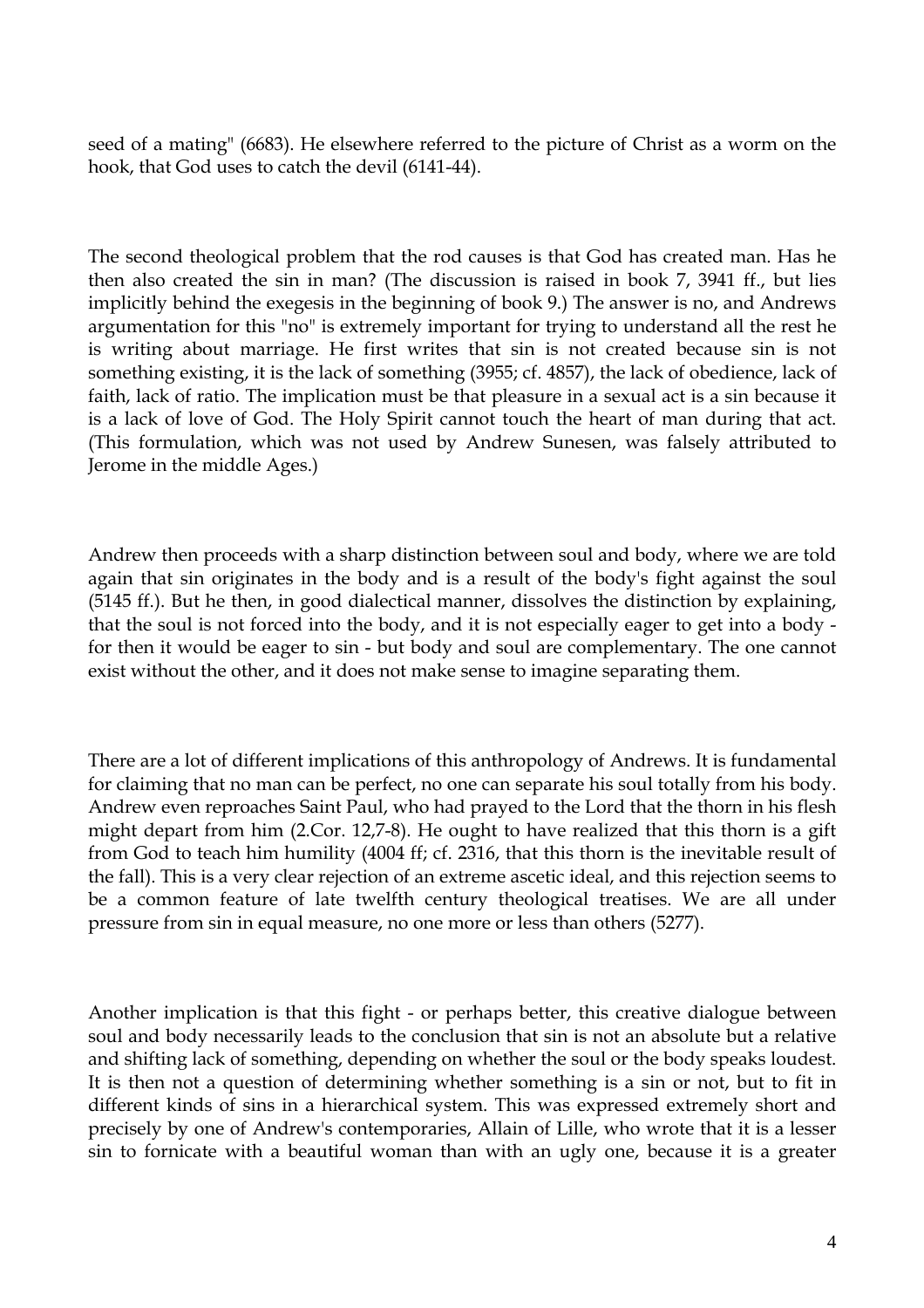temptation (Brundage p. 348). This attitude was flatly labelled hypocrisy when I showed the passage to my wife, but I think it conveys well the fundamental concept of Andrew that the evaluation of sin is dependent on the object, on the sinner himself, and on the circumstances.

Because of this distinction of sin, Andrew can discuss whether Adam or Eva committed the greatest sin by eating of the apple (4450 ff.). In one sense, Eva did, because she did it first and in an attempt to be like God, and her sin affected both the Lord and her man (4539). The motivations of Adam were more complex. He might have hoped to be forgiven the sin, Andrew says (4469), but without explaining why Adam hope so, but it is probably connected to another motive. Earlier in the work, Andrew had dryly observed that a man will normally fulfil the wishes of his wife to avoid tiring talks and troubles (2124-27). The result of Eva's sin being greater than Adam's is that Adam shall rule over Eva, and she shall fear and tremble for his castigation (2281 ff.); but this is immediately modified by Andrew.

He continues that in another sense, Adam committed the greatest sin, because he should have known better than Eva that what they did was wrong (4534; cf. 4640 ff.). Adam is a more knowing and more rational creature than Eva. This is a very important observation by Andrew, because it gives him an opportunity to place clerics and lay people on different levels with respect to sin. Adam had a greater responsibility for avoiding the fall, because he knew better, just like the priest is obliged to avoid sin in circumstances where lay people wilfully commit sin (4537 ff.). Andrew does not use the word celibacy, but it is clearly what he had in mind here, and his distinction between different levels of responsibility and understanding provides him with good theological arguments for insisting on celibacy for the clergy.

Because of Adam's sin shall he live of the land in the sweat of his face (2297), which is the origin of private ownership (2550 ff.). Because of the fall of both Adam and Eva, they shall multiply in sin, which is the origin of marriage. As post-creational inventions, both property and marriage are highly suspect. Andrew even calls private ownership the greatest sin that mankind did to the earth (2564), and he contemplates to abandon it but considers that to difficult to do in practice. Private property must therefore have a function in God's plans, and that is to support man, who is weak after the fall, and help him in the necessary labour on the fields. It means that a sin - property - is allowed by God because of the weakness of man (2581).

Having explained this it is easy for Andrew to explain marriage. It is an institution, which is necessary because man is weak and which allows us to do what in any other context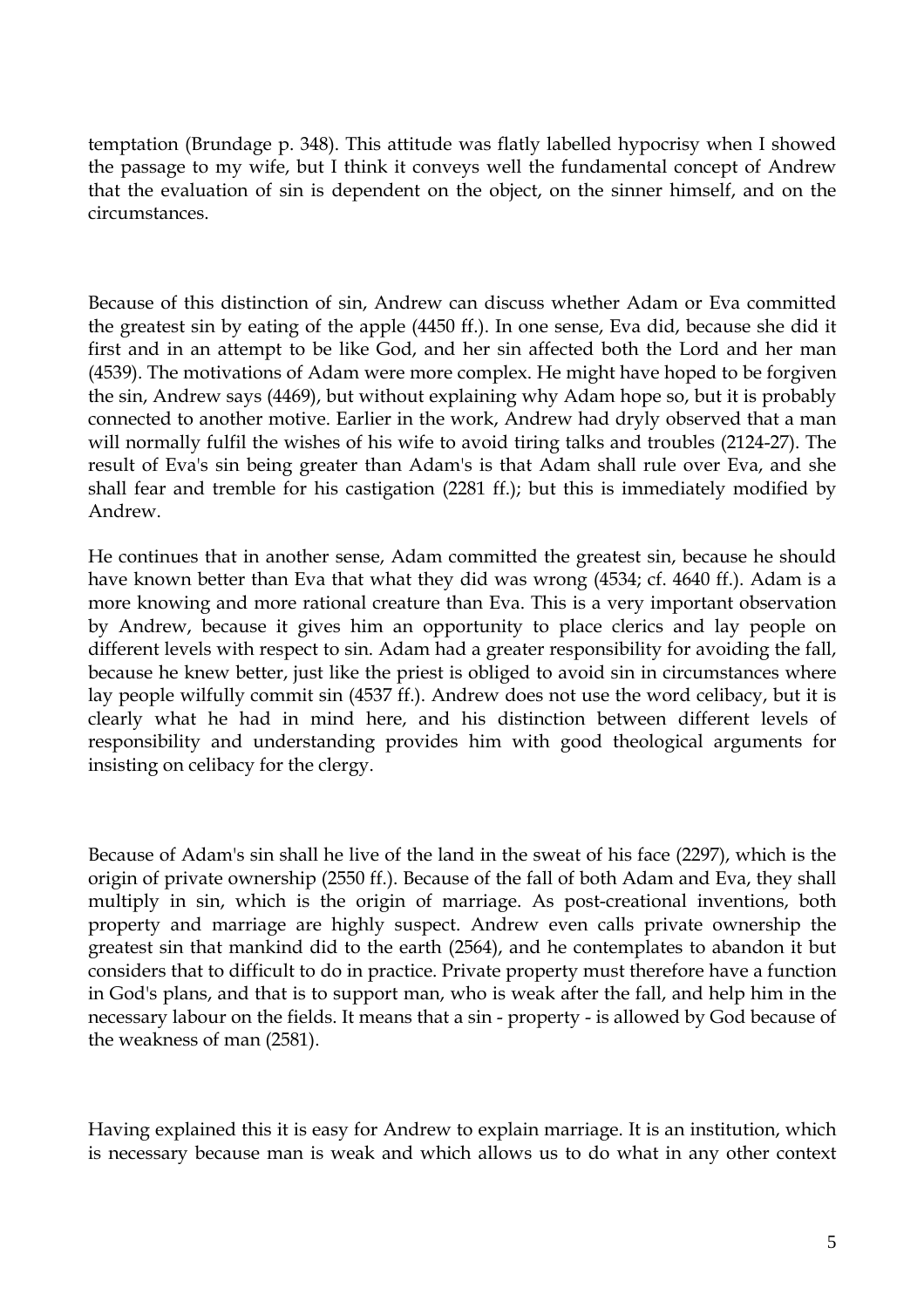would be a much greater sin. He uses the example that if a man has promised to live chaste, and he later gets married, it is, because of the marriage, not a sin to break the promise (2587-92).

Andrew returns later in his book to the relations between married people. The basic rule which is if not outdated at Andrew's time then at least classical - is that they shall know each other with the sole purpose of begetting children, not for pleasure (5186 ff.). But he then elaborates in lengths on the intention of the individuals in marriage. This preoccupation with intention is a novelty of the late twelfth century. The perhaps surprising conclusion of Andrew is, that lay people do not sin by intention alone, if the wrong intention is not followed by the wrong act - in contrast to the clergy for which an evil intention in itself is a sin (5624 ff.). I believe that later in the thirteenth century, intention becomes even more important and could in itself produce sin also among lay people. Andrew continued that evil intentions followed by evil acts are a sin also in marriage, but because of the sacrament of marriage, this sin will be forgiven (5233 ff.). And therefore it is actually not the business of the confessor to ask people about their intentions with their wife. The priest can neither condemn married people nor absolve them because of what they are thinking, when they are enjoying each other (5263). That is because marriage in itself grants indulgence for that sin (5235). This is also a new concept of marriage which would have been unthinkable at the middle of the twelfth century but which had become more common during the pontificate of Innocent III.

There is, however, limits to the sins that marriage automatically gives indulgence for. This limit is drawn at unnatural sex. It is not specified by Andrew what this sin against nature actually is, probably because he presumed that it was common knowledge, so the same will be presumed here. But it is again treated in a hierarchical ordering. If a man wants unnatural sex, he shall abstain from it. If he cannot, he shall go to a prostitute and not to his wife. The reason is, that in both cases he would sin against nature and against the woman, but in the latter case he would also sin against the sacrament of marriage (5294 ff.). The holiness of marriage is so important to Andrew Sunesen that it seems a lesser sin to him to consult a prostitute than to defile marriage by unnatural sin.

What the prostitute should do with the money that she got from this service is explained by Andrew when he comments upon the seventh commandment against stealing (2995 ff.). If she wants to donate it to a church, it shall be refused because it is earned by sinful means just as usury. She might, however, give it directly to the poor, and she might also sometimes give it to a church if the priest reproach her publicly for her sinful life and makes it totally clear to her that she can not buy indulgence by sinful money but only if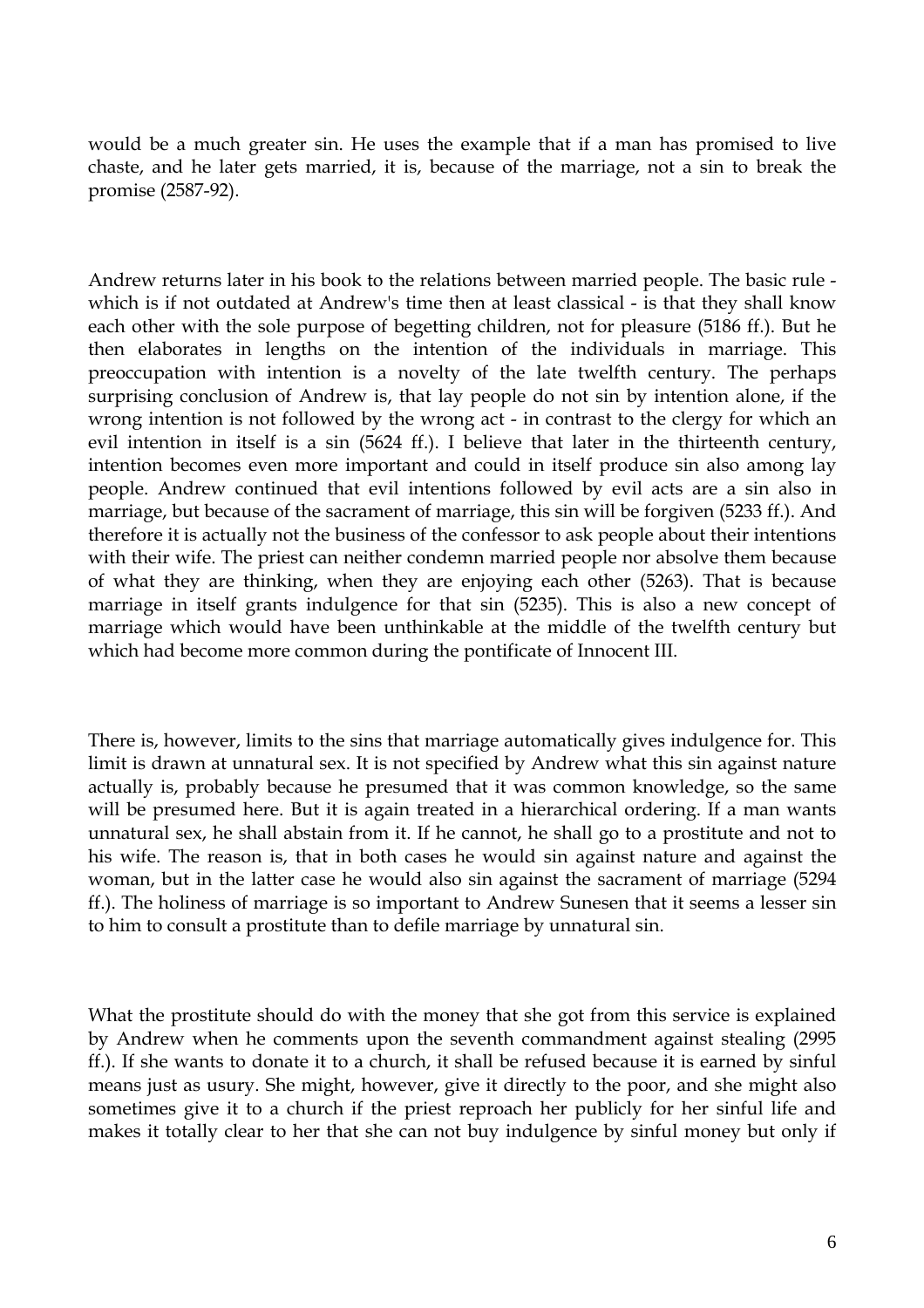she repents and changes her life. Andrew provides a very concentrated discussion of the prostitutes' money, which was generally a hotly debated topic in the decades around 1200.

There are two conclusions to this paraphrasing of Andrew Sunesen's Hexaemeron. The first conclusion is positive. It is actually possible to confirm that Andrew was well informed about contemporary discussions of marriage and sin. The sacramental character of marriage which is so prominent in the Hexaemeron was discussed in Andrew's time, it was propagated by pope Innocent III in 1210, and it was confirmed by the 2. Lateran council in 1215. In this respect, Andrew has been a modernist.

The second conclusion is a negative one in the sense that there are questions that it would be natural to pose to the text but which cannot be answered. One such is the question that I asked at the beginning of this talk: Is there a connection between the historian Saxo's political use of new canonical rules of marriage and Andrew Sunesen's work? We do not know, because Andrew did not write anything about illegitimate marriage or consanguinity or illegitimate children. We cannot answer such questions because it is the wrong text. Andrew's Hexaemeron is a treaty on fall, sin, grace and redemption; it is not a legal treaty so we should not expect to find anything specifically about marriage law in it. Neither do we find one single word in it about crusading in spite of the extremely prominent position that Andrew according to charters and chronicles had for years in the Baltic crusades. We cannot deduce anything e silentio, from the silence of the sources. This is knowledge among historians, which is as common as the definitions of unnatural sex. But it is my impression that we sometimes might be tempted to make an exception when it comes to the attitude towards sex in the Middle Ages. It is a little easier to quote out of context when it concerns sex, and it is a little easier to begin to interpret silence as loaded with meaning while it might simply be the case that sex is irrelevant for that specific source.

It would have been wonderful to end with a final statement about Andrew's personal feelings about and attitude to love and sex, but on the background of what I have just said, that would be a great sin against the métie of a historian. But - to imitate the composition of Andrew's Hexaemeron - I will immediately do what I have tried to show is impossible. It will consist of three short remarks:

First, Andrew actually chose to write about sin and redemption, not about sex and law, so sin in its many varieties might possibly have been more important to him than sex, which is only one of its many manifestations.